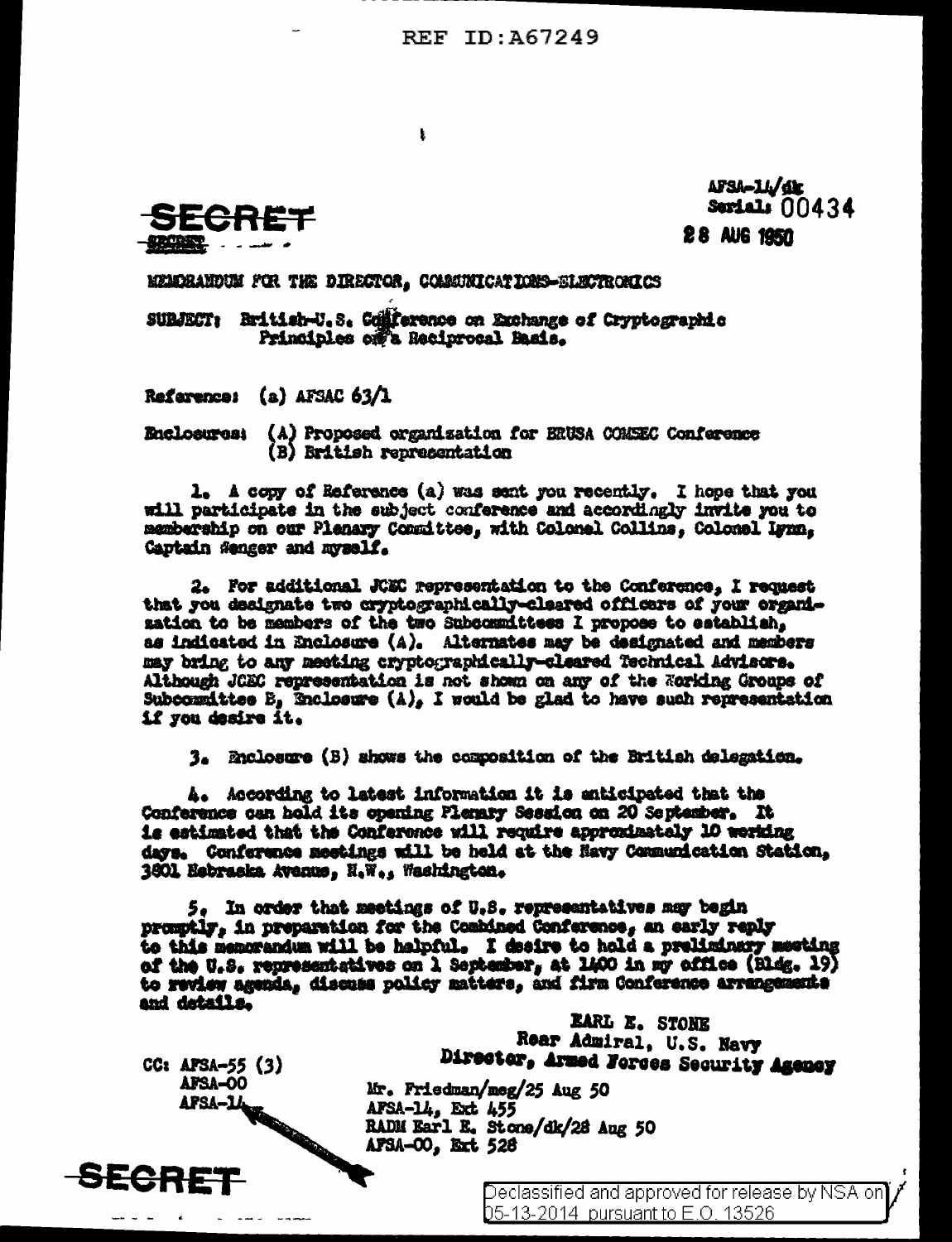# **SEGRET**<sub>A6724</sub>

APBA-14/meg Serial -00430

## **TERRIT**

# **88 AUG 1950**

SUBJECT: British-U.S. Conference on Emchange of Cryptographie Principles on a Reciprocal Basis

TO: Chief, Army Security (geney The lontagen Mashington 25, D. C.

Reference: (a) APSAC 63/2

Enelosures: (8) Proposed organization for BEUSA CONSEC Conference (B) fritish representation

1. In commection with the forthcoming Conference with the Aritish, am the Muchange of Cryptegraphic Principles on a Reciprocal Basis. Enclosure  $\langle \Lambda \rangle$  sets forth my proposed organization for the Conference. This letter is for the purpose of extending a cordial invitation for Army Security Agency participation in the Conference, by designating aryptographically-cleared nesbers and alternates for the various proposed Subcommittees and Working Groups. Although Service representation is not shown on any of the Sorking Groups of Subposaities B. Enclosure (A), I would be glad to have such representation if you desire it. Members may bring to any meeting eryptographically-cleared Technical Advisors, as may be necessary.

2. Enclosure (B) shows the composition of the British delegation.

3. According to latest information it is anticipated that the Conference can bold its opening Flonary Session on 20 September. It is estimated that the Conference will require approximately 10 working days, or about two weeks. The Conference seetings will be held at the Mayy Commanication Station, 3001 Nabraska Avenue, N.Y., Mashington.

4. It is desirable that meetings of U.S. representatives commence as soon as practicable in preparation for the Combined mestings. Therefore, early designation of your representatives will be appreciated.

CC: AFSA-55  $(3)$ Mr. Friedman/meg/25 mg 50 AFSA-CO AFSA-14, Bxt 455  $\rightarrow$  AFSA-14

> LARL E. STONE Reer Admiral, U.S. Navy Director, Armed Forces Security Agency

SECRET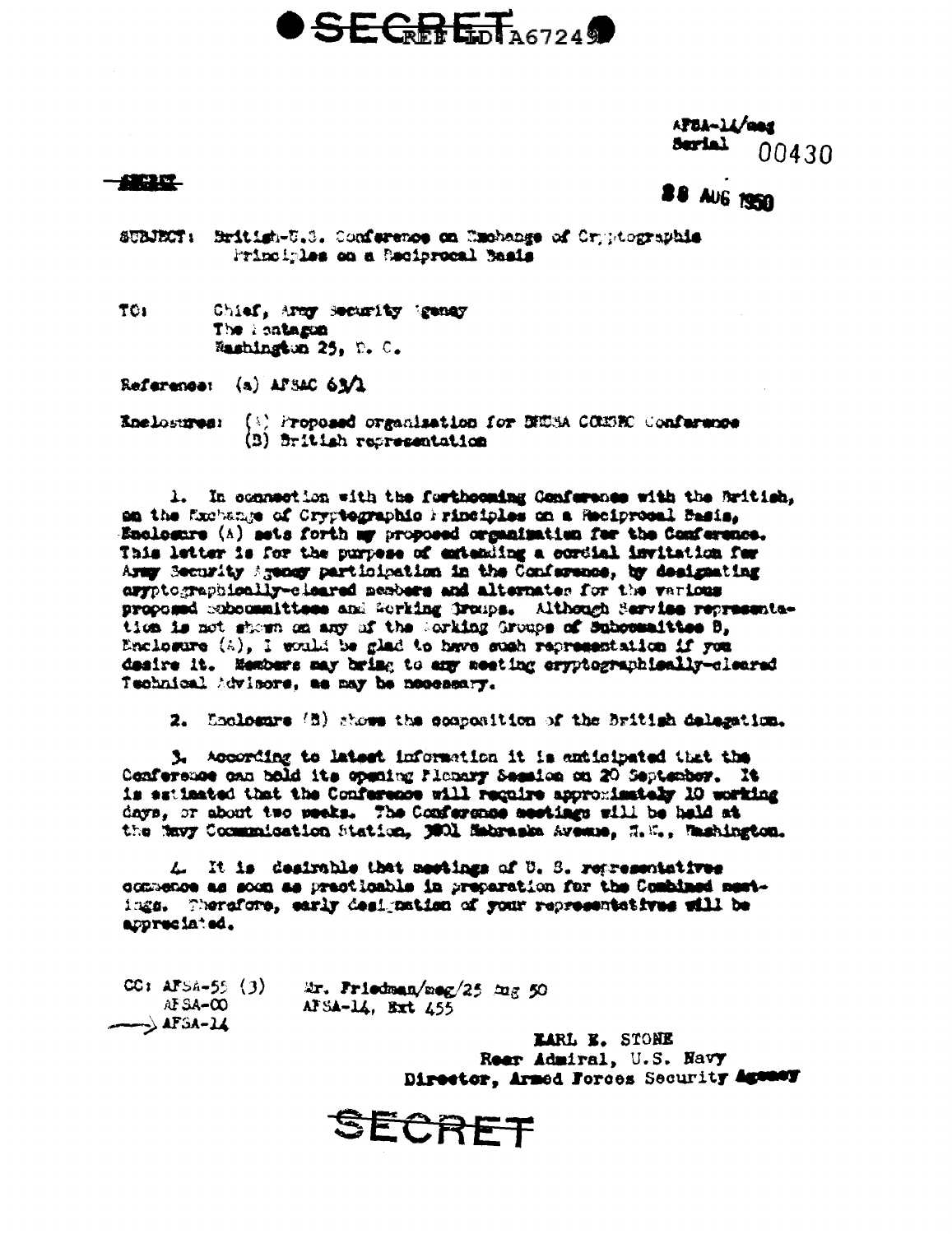The document of the four ab. REF ID: A67249

> AFSA-14/mag **Serial** b0431

**BB AUG 1950** 

#### 一起記念記一

SUBJECT: British-U.S. Comference on Exchange of Cryptographis Frinciples on a Resiprocal Sasis

 $701$ Commanding General U. S. Air Fores Becurity Mervice Brooks Air Fores Base, Texas

Reference:  $(a)$   $\mathbb{R}^n \times \mathbb{R}^n$   $\mathbb{S}^n \times \mathbb{R}$ 

(A) Proposed organization for NHOSA COMSNC Cenference Kaslosures: (3) British representation

1. In connection with the forthoughing Conference with the British en the Exchange of Cryptographic Principles on a Resiprocal Basis, Enclosure (A) sets forth my prepeased empanimation for the Conference. This letter is for the purpose of extending a condial invitation for Air Porce (sourity Service participation in the Conference, by designating cryptegraphisally-cleared weakers and alternates for the various proposed Subcommittees and Rowking Groups. Although Service representation is not shown on any of the 'orking Groups of Subcommittee B. Mooloeure (A). I would be glad to have such representation if you desire it. Sembers say bring to any meeting oryptographicallycleared Technical Advisors, as may be necessary.

2. Enclosure (B) shows the composition of the British delegation.

3. According to latest information it is anticipated that the Conference can hald its opening Pleasry Secsion on 20 September. It is setimated that the Conference will require approximately 10 vorking days, or about two weeks. The Conference meetings will be held at the Mavy Communication Station, 3801 Hebraska Avenue, H."., Rashington.

4. It is desirable that weetings of U. S. representatives commence as soon as practicable in preparation for the Combined meetings. Therefore, early designation of your representatives will be appreciated.

 $CC1$   $/15A-55$   $(3)$  $+5A-00$ 4.4758 توب

Mr. Friedman/meg/26 mmg 50  $AFSA-14$ , Ext  $455$ 

**EARL E. STONE** SECRET Armed Forces Security Agency